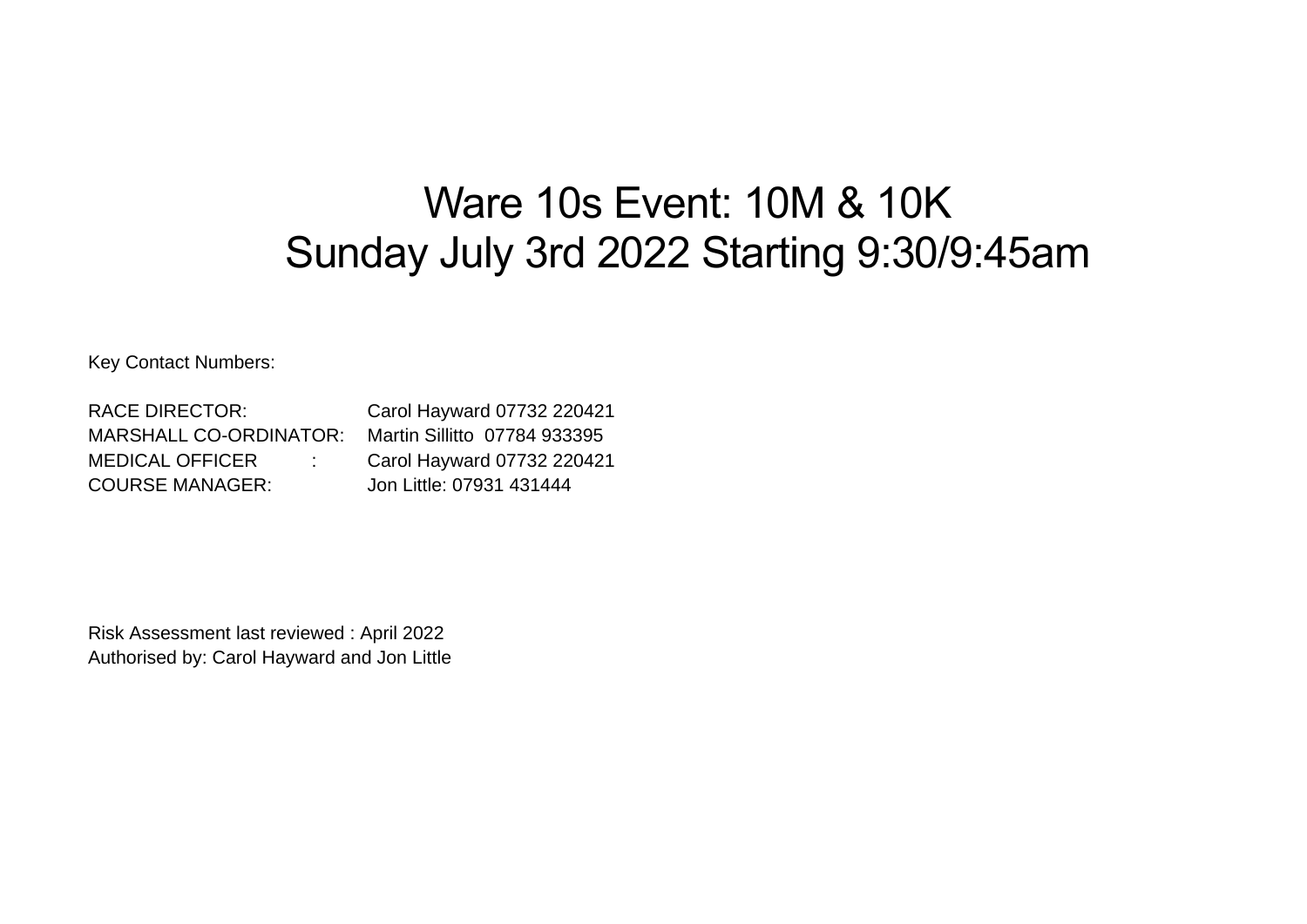|                                                                                                   |                                                                                                                                                                                                                                                                                                                                                                                                                                                       |                                                                                                                                                                                                                                                                                                                                                                                                                                                                                                         |                            |                           | Race Risk Manager (resp for mitiga-<br>tion) |              |
|---------------------------------------------------------------------------------------------------|-------------------------------------------------------------------------------------------------------------------------------------------------------------------------------------------------------------------------------------------------------------------------------------------------------------------------------------------------------------------------------------------------------------------------------------------------------|---------------------------------------------------------------------------------------------------------------------------------------------------------------------------------------------------------------------------------------------------------------------------------------------------------------------------------------------------------------------------------------------------------------------------------------------------------------------------------------------------------|----------------------------|---------------------------|----------------------------------------------|--------------|
| <b>Risk</b>                                                                                       | <b>Particular</b><br>Location(s)                                                                                                                                                                                                                                                                                                                                                                                                                      | <b>Mitigation</b>                                                                                                                                                                                                                                                                                                                                                                                                                                                                                       | Race<br>Di-<br>rec-<br>tor | <b>Marshall</b><br>Co-ord | <b>Other</b>                                 | <b>Notes</b> |
| Accidents/injuries caused<br>by narrow points on course<br>(e.g. gates, bridges, finish<br>point) | Exit from<br>$\bullet$<br><b>GSK</b> sports<br>ground,<br>Barden Farm,<br><b>Kissing Gate</b><br>after St.<br>Leonard's<br><b>Bridge to</b><br>$\bullet$<br>Hartham<br>Common<br>East<br>On either<br>side of New<br>Gauge build-<br>ing at New<br>River Junc-<br>tion with<br><b>River Lea</b><br>Various<br>$\bullet$<br>points along<br>the tow path,<br>and New Rd<br>especially<br>where shrub-<br>bery has<br>overgrown<br>NEW: Finish<br>point | Course designed so athletes<br>unlikely to be bunched at these<br>points.<br>Where possible arrange for all<br>gates on route to be open.<br>Marshals located & instructed<br>to manage any congestion by<br>politely asking public including<br>cyclists to wait.<br>Cut back shrubs along tow path<br>and New Road<br>Need to pass the finishers<br>through the finish quickly, new<br>funnel and section design to aid<br>people through quickly<br>Additional volunteers needed at<br>the end point | J                          | ✓                         | <b>Course Designer</b><br>Race Secretary     |              |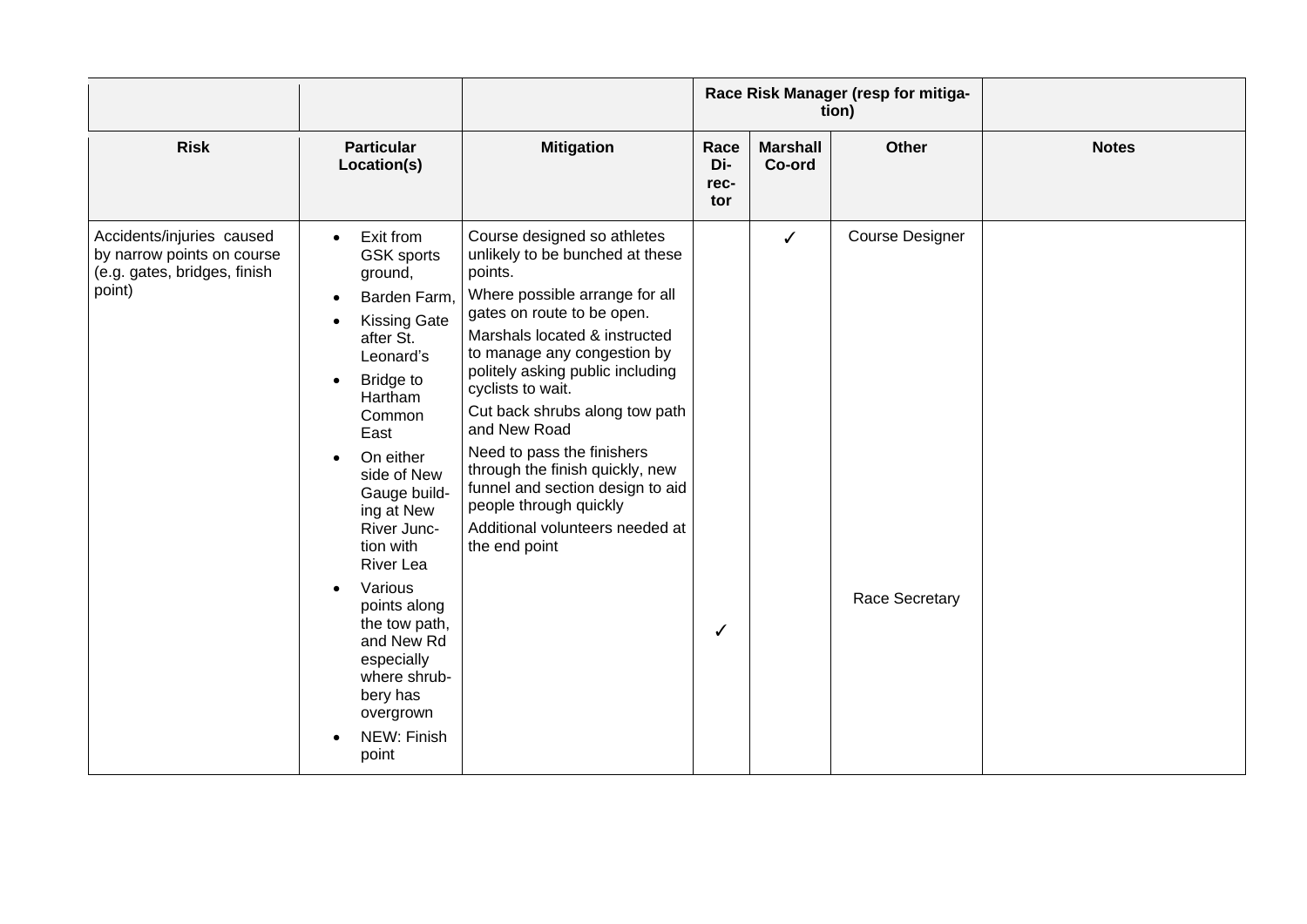|                                                         |                                                                                                                  | Race Risk Manager (resp for mitiga-<br>tion)                                                                                                                                                         |                            |                           |                                                  |                                                                                                                                |
|---------------------------------------------------------|------------------------------------------------------------------------------------------------------------------|------------------------------------------------------------------------------------------------------------------------------------------------------------------------------------------------------|----------------------------|---------------------------|--------------------------------------------------|--------------------------------------------------------------------------------------------------------------------------------|
| <b>Risk</b>                                             | <b>Particular</b><br>Location(s)                                                                                 | <b>Mitigation</b>                                                                                                                                                                                    | Race<br>Di-<br>rec-<br>tor | <b>Marshall</b><br>Co-ord | <b>Other</b>                                     | <b>Notes</b>                                                                                                                   |
| Accidents/injuries caused by<br>low obstacles           | Bollards on path by<br><b>GSK Car Park</b><br>Left turn immediately<br>after Hertford lock.                      | Use high-viz tape to highlight<br>obstacles.<br>Marshals positioned to direct<br>athletes around obstacles                                                                                           |                            |                           |                                                  |                                                                                                                                |
| Accidents/injuries caused by<br>uneven running surfaces | Park Road,<br>Speed bumps on<br>Cardiac Hill descent<br>to Ware Park Road<br>locally known as<br>'Cardiac Hill'. | Make athletes aware in pre-<br>race briefing<br>Signage highlighting hazard.<br>Marshals remind runners as<br>they approach the path<br>Medical station at the foot of<br>Ware Park and Cardiac Hill |                            |                           | <b>Course Designer</b><br><b>Medical Officer</b> | This is where most accidents have<br>taken place previously, and pro-<br>vides good access for the mobile<br>1st aid unit car. |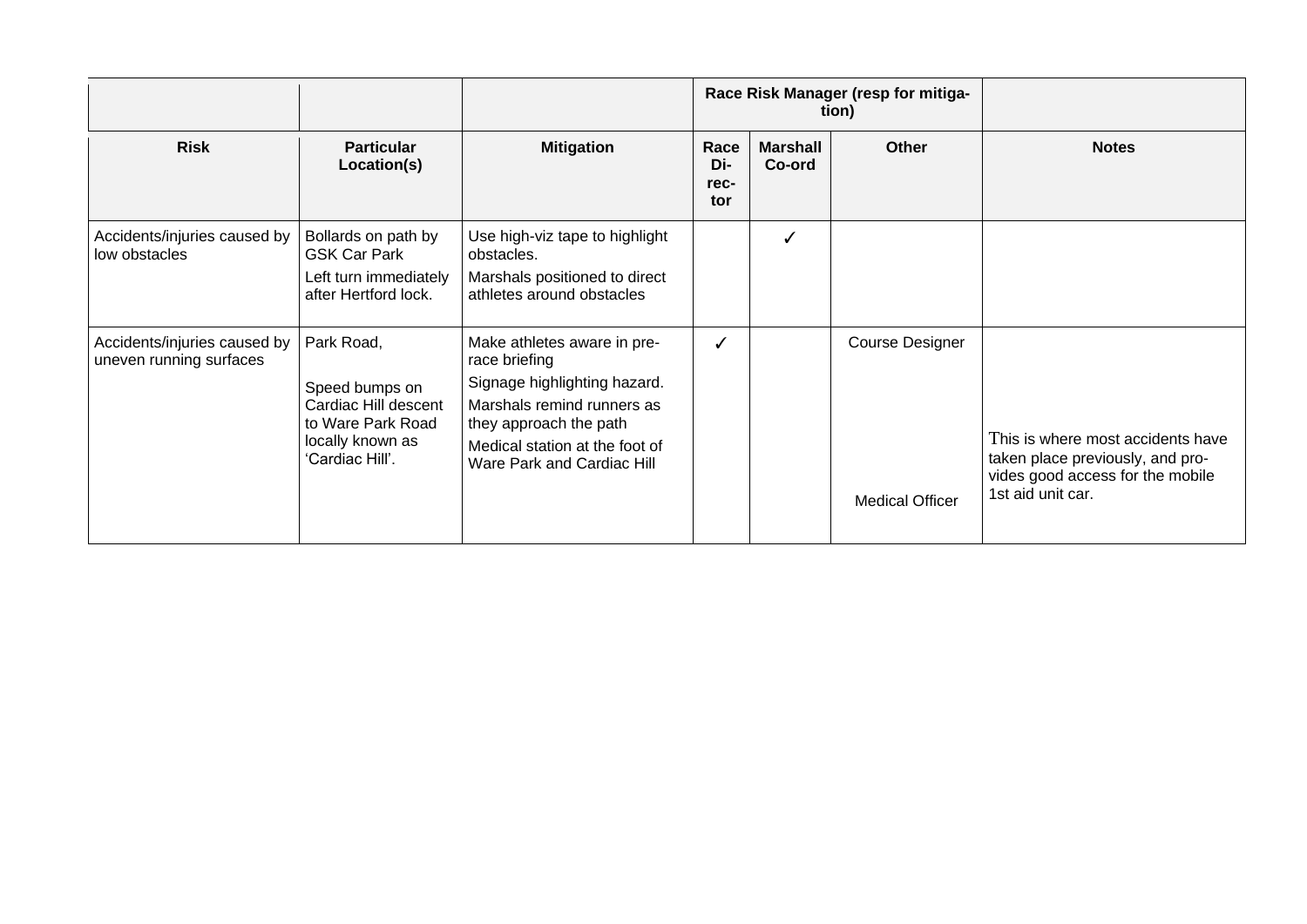|                                              |                                                                                                                                                                                                                                                                                                                                                                                                                                                      |                                                                                                                                                                                                                                                                                                                                                                                                                                                                                                |                            |                           | Race Risk Manager (resp for mitiga-<br>tion) |                                                                                         |
|----------------------------------------------|------------------------------------------------------------------------------------------------------------------------------------------------------------------------------------------------------------------------------------------------------------------------------------------------------------------------------------------------------------------------------------------------------------------------------------------------------|------------------------------------------------------------------------------------------------------------------------------------------------------------------------------------------------------------------------------------------------------------------------------------------------------------------------------------------------------------------------------------------------------------------------------------------------------------------------------------------------|----------------------------|---------------------------|----------------------------------------------|-----------------------------------------------------------------------------------------|
| <b>Risk</b>                                  | <b>Particular</b><br>Location(s)                                                                                                                                                                                                                                                                                                                                                                                                                     | <b>Mitigation</b>                                                                                                                                                                                                                                                                                                                                                                                                                                                                              | Race<br>Di-<br>rec-<br>tor | <b>Marshall</b><br>Co-ord | <b>Other</b>                                 | <b>Notes</b>                                                                            |
| Athletes unaware of ap-<br>proaching traffic | Exit from the GSK<br><b>Car Park onto Park</b><br>Road near GSK<br>Right turn at bottom<br>of "Cardiac Hill."<br>Bend in road - Ware<br>Park Road/New Road<br>at junction of St<br>Leonards Road.<br>Narrow pavement in<br>New Road.<br>Left turn from New<br>Road into Boundary<br>Drive.<br>Junction of Boundary<br>Drive leading to a left<br>turn into St Leonards<br>Road, Keep runners<br>on pavement<br><b>Outside St Leonards</b><br>Church. | Marshals with tape to prevent<br>overspill into road.<br>Include in briefing details of key<br>points where traffic may be an<br>issue, and instruct athletes to<br>run on left of any road.<br>Usage of signs asking runners<br>to keep left.<br>Use 'Caution Runners' signage<br>to maximise likelihood of driv-<br>ers being aware of the race and<br>need for extra vigilance.<br>Marshals located so as to be<br>able to see oncoming traffic<br>and give advance warning to<br>athletes. | ✓                          | ✓                         |                                              | Following lesson learnt from 2016<br>race, increased number of marshals<br>in sector 3. |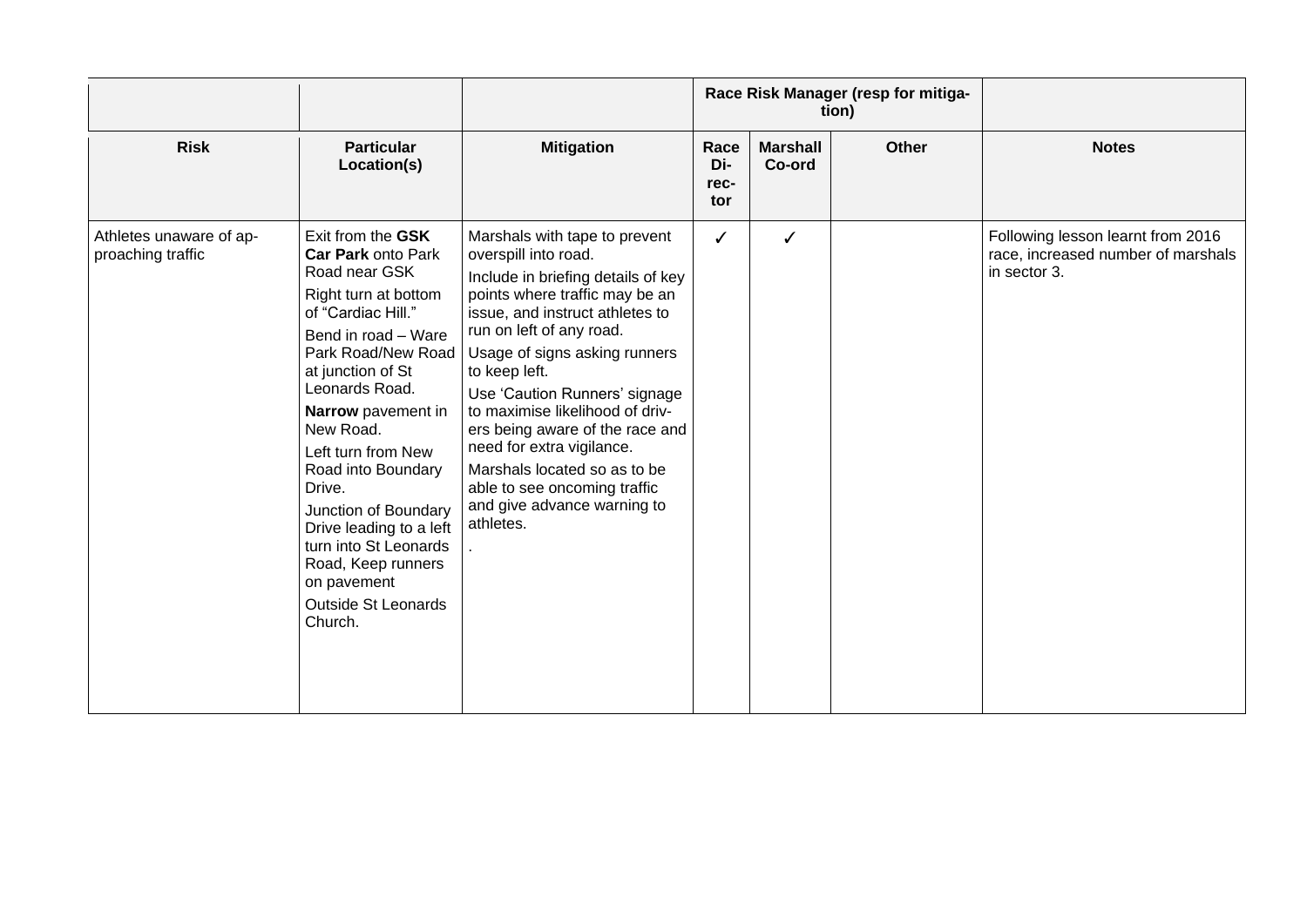|                                                                                                                                                                     |                                                                                                                                                        |                                                                                                                                                                                                                                                                                                                                                                                                                                                                                                  |                            |                           | Race Risk Manager (resp for mitiga-<br>tion) |              |
|---------------------------------------------------------------------------------------------------------------------------------------------------------------------|--------------------------------------------------------------------------------------------------------------------------------------------------------|--------------------------------------------------------------------------------------------------------------------------------------------------------------------------------------------------------------------------------------------------------------------------------------------------------------------------------------------------------------------------------------------------------------------------------------------------------------------------------------------------|----------------------------|---------------------------|----------------------------------------------|--------------|
| <b>Risk</b>                                                                                                                                                         | <b>Particular</b><br>Location(s)                                                                                                                       | <b>Mitigation</b>                                                                                                                                                                                                                                                                                                                                                                                                                                                                                | Race<br>Di-<br>rec-<br>tor | <b>Marshall</b><br>Co-ord | <b>Other</b>                                 | <b>Notes</b> |
| Accidents/injuries caused by<br>movement around and/or of<br>assumed to be stationary<br>vehicles                                                                   | GSK car park,<br>Park Road,<br>Boundary Drive and<br>St Leonards Road                                                                                  | Marshals located to provide<br>safe passage for through vehi-<br>cles.<br>Provide advance notice of race<br>to properties on the race route.                                                                                                                                                                                                                                                                                                                                                     | ✓                          | ✓                         |                                              |              |
| Accidents or injuries caused<br>by 'street furniture'                                                                                                               | Lamp posts on nar-<br>row path of New<br>Road hill Bengeo                                                                                              | Provide a Marshal to advise<br>runners.<br>New: Signage on lamp posts to<br>highlight risk<br>'Caution Runner' Signs for mo-<br>torists                                                                                                                                                                                                                                                                                                                                                          |                            | ✓                         |                                              |              |
| Accidents/injuries caused by<br>actions to avoid collisions<br>with public (including cy-<br>clists, walkers, dog and chil-<br>dren) on paths, or narrow<br>bridges | Path down from St<br>Leonards to Hartham<br>Common<br>Tow Path from Hert-<br>ford to Ware<br>Nr New River pump<br>house<br>Congestion along<br>towpath | Advise runners to keep left<br>down 'Warren' towards Har-<br>tham Common<br>Stress in marshal briefing that<br>the public (including cyclists)<br>has right of way on the paths<br>Runners single file on tow path.<br>Public have right of way.<br>Marshals politely ask /suggest<br>to public to put dogs on leads<br>Marshals make cyclist aware of<br>race<br>Use signage: Runners Keep<br>Left<br>Use signage to make public<br>aware of race & athletes, on<br>the day. Three weeks before | ✓                          | ✓                         |                                              |              |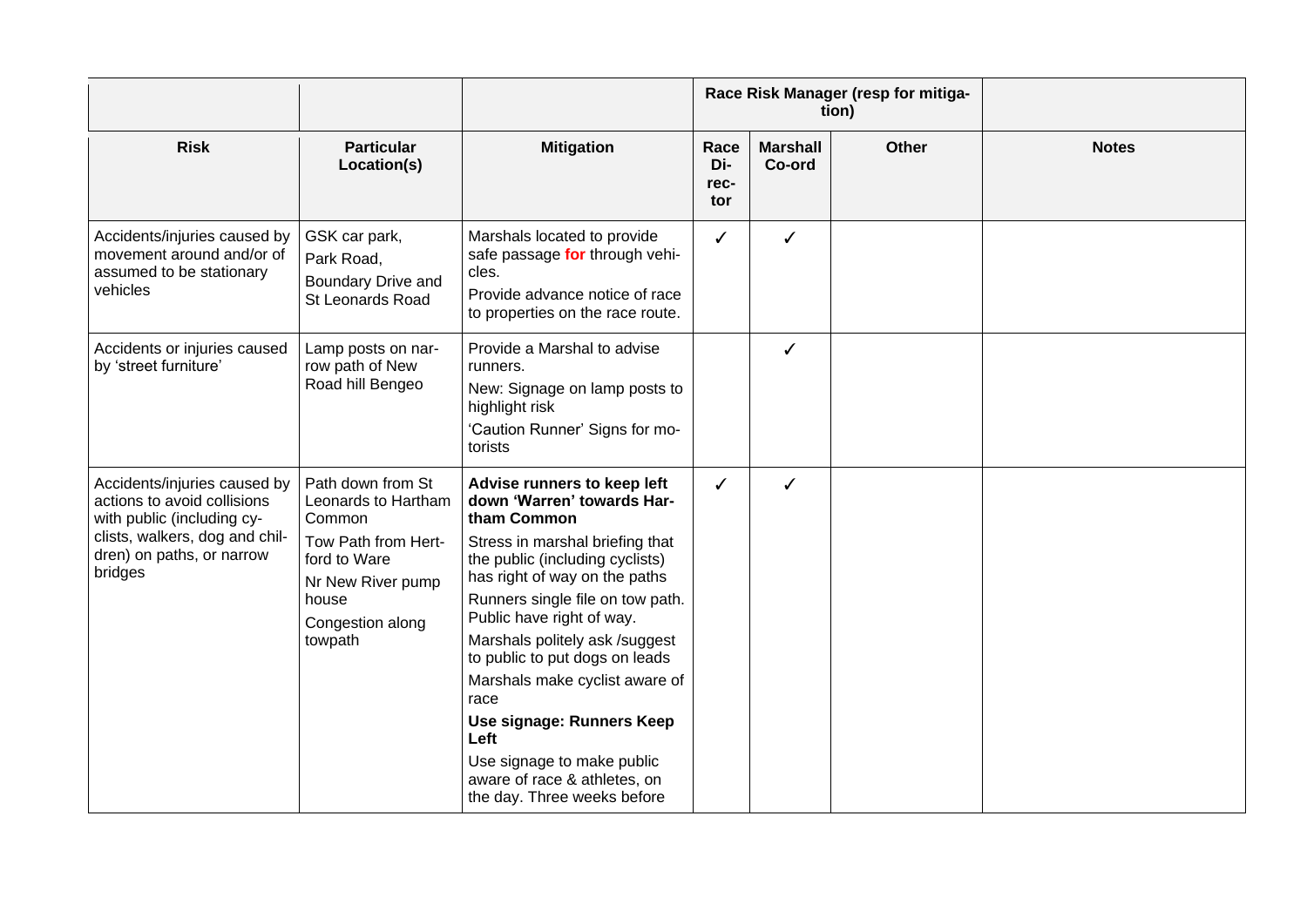|                                                                         |                                    |                                                                                                                                                                                                                             | Race Risk Manager (resp for mitiga-<br>tion) |                           |              |                                                                                                                                           |
|-------------------------------------------------------------------------|------------------------------------|-----------------------------------------------------------------------------------------------------------------------------------------------------------------------------------------------------------------------------|----------------------------------------------|---------------------------|--------------|-------------------------------------------------------------------------------------------------------------------------------------------|
| <b>Risk</b>                                                             | <b>Particular</b><br>Location(s)   | <b>Mitigation</b>                                                                                                                                                                                                           | Race<br>Di-<br>rec-<br>tor                   | <b>Marshall</b><br>Co-ord | <b>Other</b> | <b>Notes</b>                                                                                                                              |
|                                                                         |                                    | race arrange leaflets along<br>tow path                                                                                                                                                                                     |                                              |                           |              |                                                                                                                                           |
| Accidents or interruption to<br>the race cause by cattle on<br>course   | <b>Barden Farm</b><br>Towpath      | Marshals located to ensure ath-<br>letes are warned.                                                                                                                                                                        |                                              | ✓                         |              | This was a minor issue in 2018 so<br>ensuring all runners are on the edge<br>of the towpath and no more than<br>two abreast is important. |
| Accidents due to traffic                                                | Priory Street and<br>Harris's lane | Extra Marshals located to ad-<br>vise athletes are warned and<br>kept to left hand side of road.<br>Bollards along corner of road<br>with safety tape, Additional<br>signage for motorists                                  |                                              |                           |              |                                                                                                                                           |
| Accidents or injuries caused<br>by fishing rods, tackle, or<br>casting. | Towpath                            | Local Fishing Clubs informed of<br>event.<br>Include in briefing that tow-path<br>is likely have fishermen<br>Marshals to be briefed to be<br>alert to this risk and provide ad-<br>vance warning to athletes of<br>hazard. | ✓                                            | ✓                         |              |                                                                                                                                           |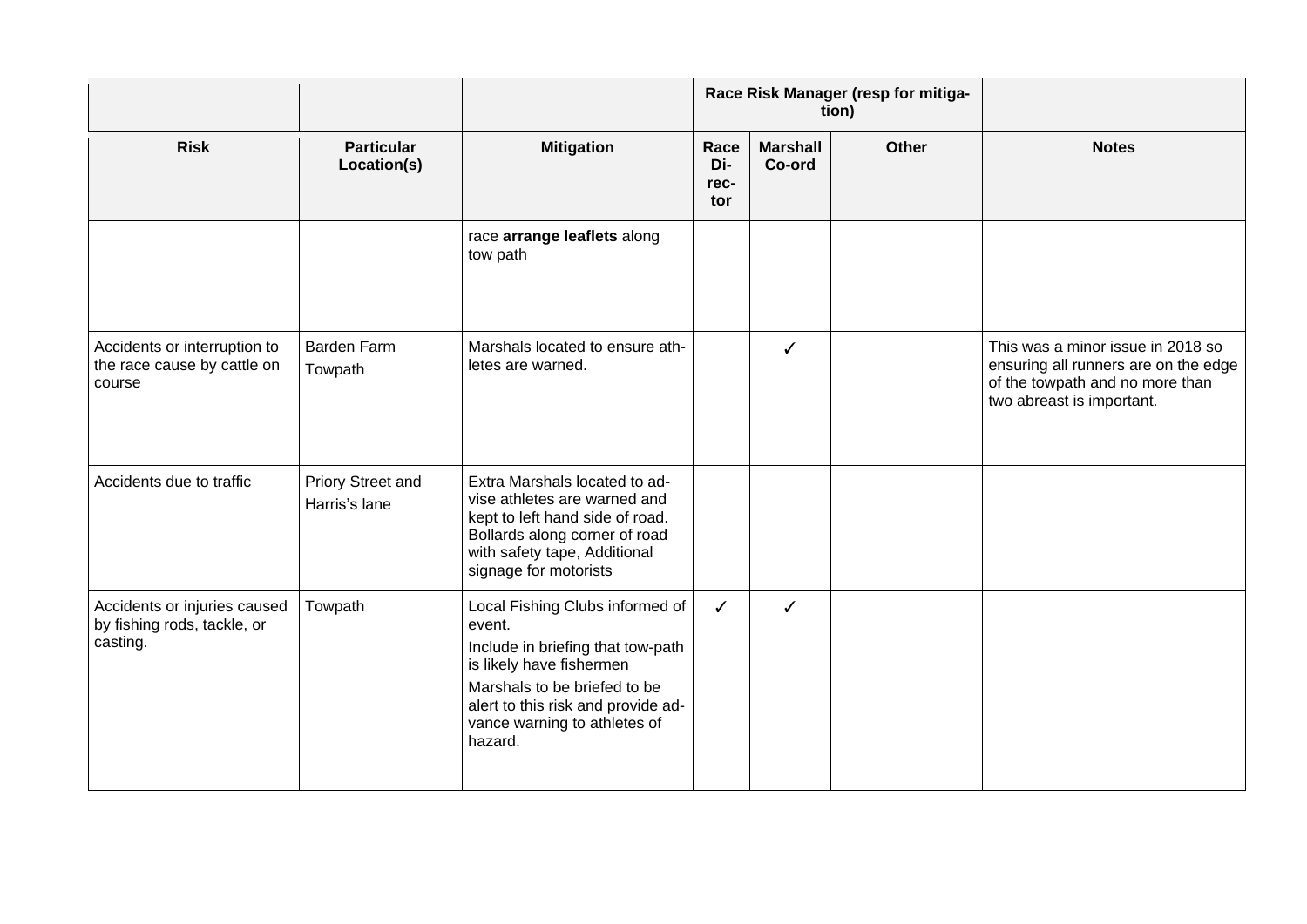|                                                                                                        |                                  |                                                                                                                                                                                                                                 | Race Risk Manager (resp for mitiga-<br>tion) |                           |                     |              |  |
|--------------------------------------------------------------------------------------------------------|----------------------------------|---------------------------------------------------------------------------------------------------------------------------------------------------------------------------------------------------------------------------------|----------------------------------------------|---------------------------|---------------------|--------------|--|
| <b>Risk</b>                                                                                            | <b>Particular</b><br>Location(s) | <b>Mitigation</b>                                                                                                                                                                                                               | Race<br>Di-<br>rec-<br>tor                   | <b>Marshall</b><br>Co-ord | <b>Other</b>        | <b>Notes</b> |  |
| Athletes and/or supporters<br>being injured by moving ve-<br>hicles in car park or on<br>sports ground | <b>GSK Sports Ground</b>         | Use parking attendants to di-<br>rect traffic<br>Have time windows during<br>which traffic may not leave car<br>park<br>Define a time window during<br>which vehicles may enter/exit<br>the sports ground. Additional<br>signs. |                                              | ✓                         |                     |              |  |
| Accidents/injuries to athletes<br>and/or supporters caused by<br>unmarked guy ropes                    | Race Village                     | Attached coloured tape to guy<br>ropes to increase visibility<br>Tents and/or gazebos/shelters<br>to be in rows to minimise likeli-<br>hood of anyone going between<br>the tents.                                               | ✓                                            |                           | Village Mgr         |              |  |
| Burn/scald caused by hot<br>water being moved in 'Race<br>Village'                                     | Race Village                     | Electrical cable run from club-<br>house in casing and taped<br>down. Urns can then be used in<br>main tent - no water carriage<br>needed.                                                                                      | ✓                                            |                           | <b>Catering Mgr</b> |              |  |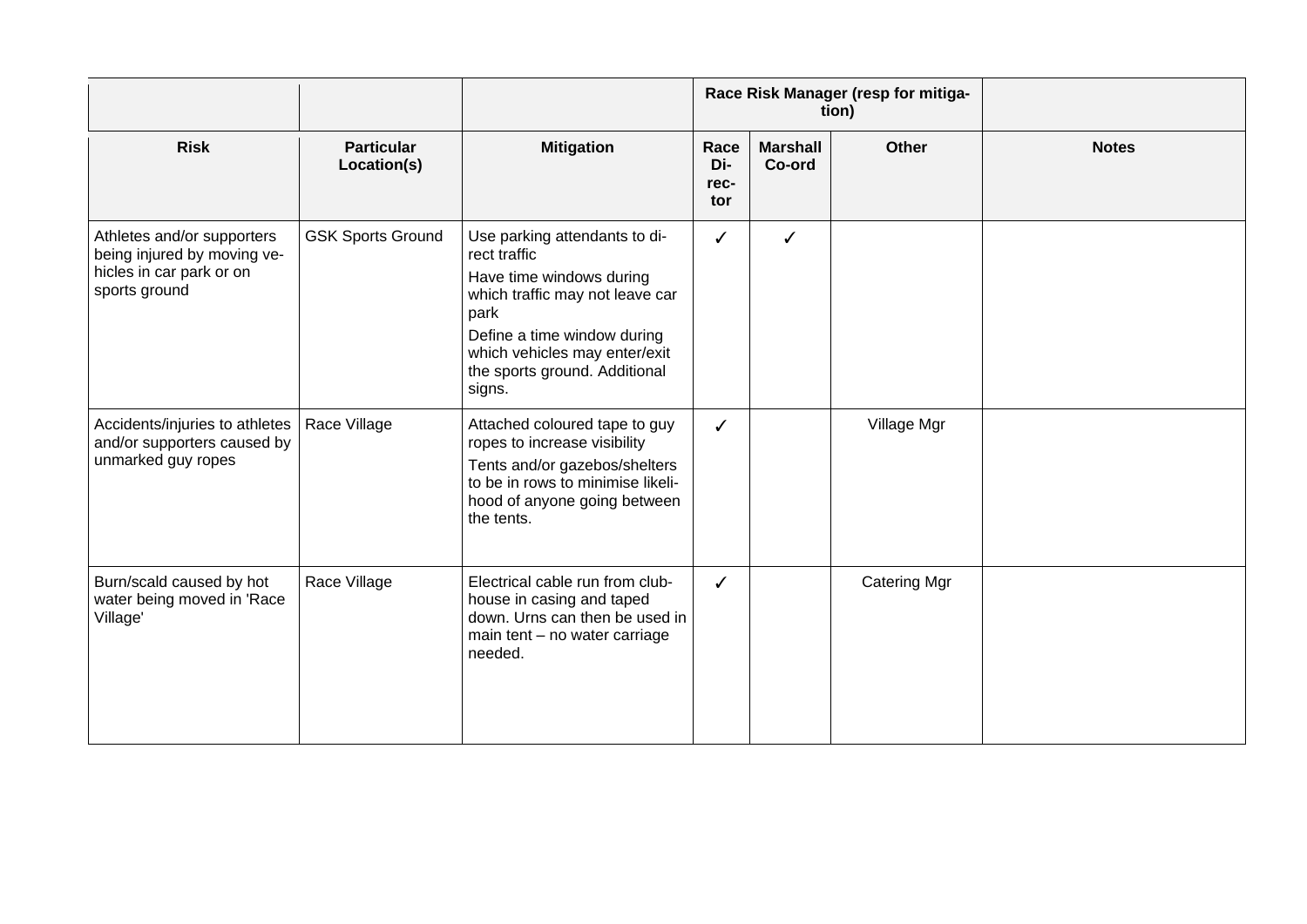|                                                                                    |                                  | Race Risk Manager (resp for mitiga-<br>tion)                                                                                                                                                                                                                                                                                                                                    |                            |                           |                                                      |              |
|------------------------------------------------------------------------------------|----------------------------------|---------------------------------------------------------------------------------------------------------------------------------------------------------------------------------------------------------------------------------------------------------------------------------------------------------------------------------------------------------------------------------|----------------------------|---------------------------|------------------------------------------------------|--------------|
| <b>Risk</b>                                                                        | <b>Particular</b><br>Location(s) | <b>Mitigation</b>                                                                                                                                                                                                                                                                                                                                                               | Race<br>Di-<br>rec-<br>tor | <b>Marshall</b><br>Co-ord | <b>Other</b>                                         | <b>Notes</b> |
| Marshals being abused by<br>public frustrated by the pres-<br>ence of the athletes | Anywhere                         | Marshals briefed to be polite &<br>courteous and made aware that<br>the public including cyclists<br>have right of way.<br>Marshals to have contact num-<br>ber of Race Director, Sector<br>Coordinator and Marshal Direc-<br>tor.<br>Public given advance warning<br>of the race - properties leaf-<br>leted three weeks before<br>event & effective signage<br>around course. | ✓                          | ✓                         |                                                      |              |
| Temperature hotter than ex-<br>pected                                              | Anywhere                         | Option to call for and deploy<br>additional supplies of water.<br>Additional water station pro-<br>vided at Cardiac Hill<br>Make athletes aware in pre-<br>race briefing the mileage of the<br>water stations                                                                                                                                                                   |                            | ✓                         | <b>Medical Officer</b><br>Water station man-<br>ager |              |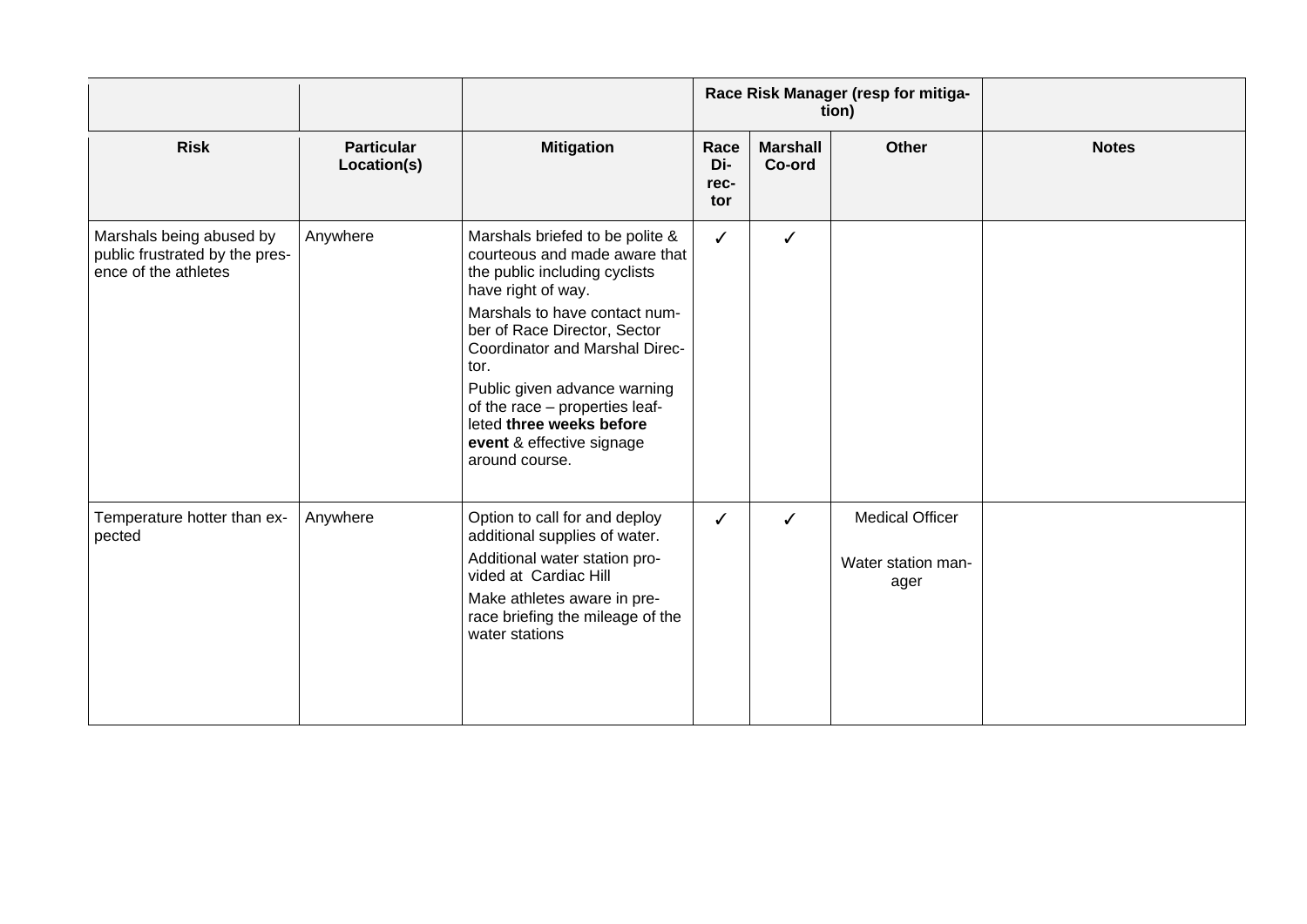|                                          |                                  |                                                                                                                                                                                                                                                                                                                                                                                                                                                                                                                                                                                                                                                                 |                            |                           | Race Risk Manager (resp for mitiga-<br>tion) |              |
|------------------------------------------|----------------------------------|-----------------------------------------------------------------------------------------------------------------------------------------------------------------------------------------------------------------------------------------------------------------------------------------------------------------------------------------------------------------------------------------------------------------------------------------------------------------------------------------------------------------------------------------------------------------------------------------------------------------------------------------------------------------|----------------------------|---------------------------|----------------------------------------------|--------------|
| <b>Risk</b>                              | <b>Particular</b><br>Location(s) | <b>Mitigation</b>                                                                                                                                                                                                                                                                                                                                                                                                                                                                                                                                                                                                                                               | Race<br>Di-<br>rec-<br>tor | <b>Marshall</b><br>Co-ord | Other                                        | <b>Notes</b> |
| Athlete requires medical as-<br>sistance | Anywhere                         | Distance markers on course to<br>aid athletes in their pace man-<br>agement.<br>Medical station to be at Race<br>HQ.<br>Medical station also at the foot<br>of Cardiac Hill, where most inci-<br>dents have taken place.<br>Race Medical Officer to liaise<br>between Race Team and Medi-<br>cal Team<br>Marshals all to carry mobile<br>phones and be provided with<br>contact details of Race Medical<br>officer and Race Director<br>Access onto sport ground<br>maintained for emergency vehi-<br>cles<br>First Aider to be provided on a<br>bicycle, in order to assist peo-<br>ple on the tow path, which has<br>more difficult access for vehi-<br>cles. | ✓                          | $\checkmark$              | <b>Medical Officer</b><br>Village Mgr        |              |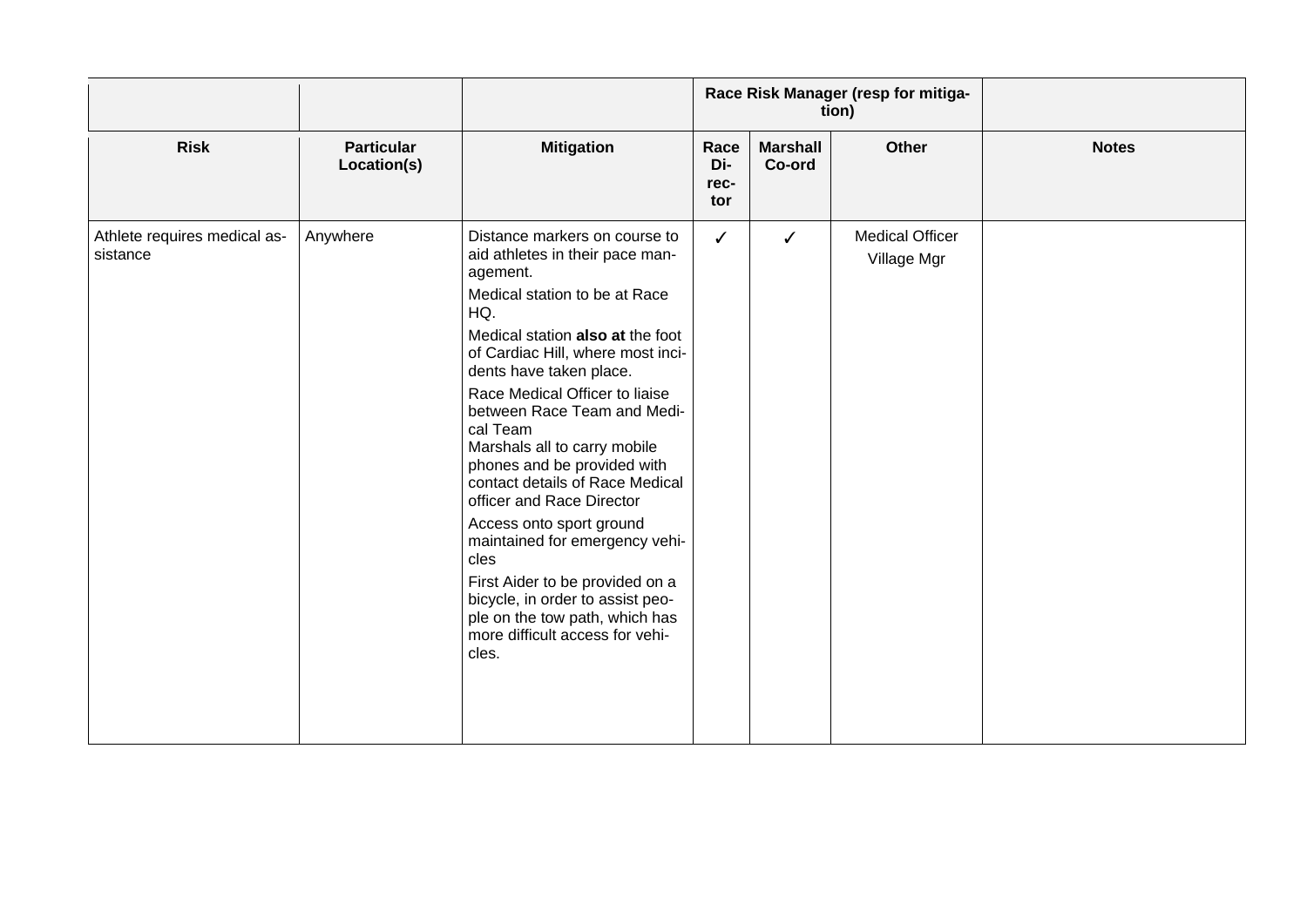|                                                                        |                                  |                                                                                                                                                                                                                               | Race Risk Manager (resp for mitiga-<br>tion) |                              |                     |                                                     |
|------------------------------------------------------------------------|----------------------------------|-------------------------------------------------------------------------------------------------------------------------------------------------------------------------------------------------------------------------------|----------------------------------------------|------------------------------|---------------------|-----------------------------------------------------|
| <b>Risk</b>                                                            | <b>Particular</b><br>Location(s) | <b>Mitigation</b>                                                                                                                                                                                                             | Race<br>Di-<br>rec-<br>tor                   | <b>Marshall</b><br>Co-ord    | <b>Other</b>        | <b>Notes</b>                                        |
| Athlete and/or supporter has<br>allergic reaction to available<br>food | Race Village                     | Make clear if any of the food is<br>known to be allergen (e.g. ad-<br>vise that all food cannot be<br>guaranteed as either nut, glu-<br>ten, diary) free<br>Provide several 'free from' op-<br>tions for those with allergies | ✓                                            |                              | <b>Catering Mgr</b> |                                                     |
| Additional notes for children's races                                  |                                  |                                                                                                                                                                                                                               |                                              |                              |                     |                                                     |
| Child being lost/unable to<br>find parents                             | Race HQ                          | Parents have been asked to<br>stay with their children at all<br>times until the actual races take<br>place.<br>Place any child in care of chil-<br>dren's RD (has DBS check)<br>and use tannoy system to lo-<br>cate parents |                                              | Chil-<br>dren's<br><b>RD</b> |                     | Clare works with scout groups<br>and is DBS checked |
| Child falling on course and<br>grazing part of body                    | Race HQ                          | Check course for uneven parts<br>before hand. Medical services<br>and first aiders on hand. TLC                                                                                                                               |                                              | Chil-<br>dren's<br><b>RD</b> |                     |                                                     |
| Child overheating                                                      | Race HQ                          | It is likely to be warm so chil-<br>dren will be advised no to<br>'sprint' around the course.<br>Have drinks and shaded areas<br>nearby to assist and cool child<br>down.                                                     |                                              | Chil-<br>dren's<br><b>RD</b> |                     |                                                     |